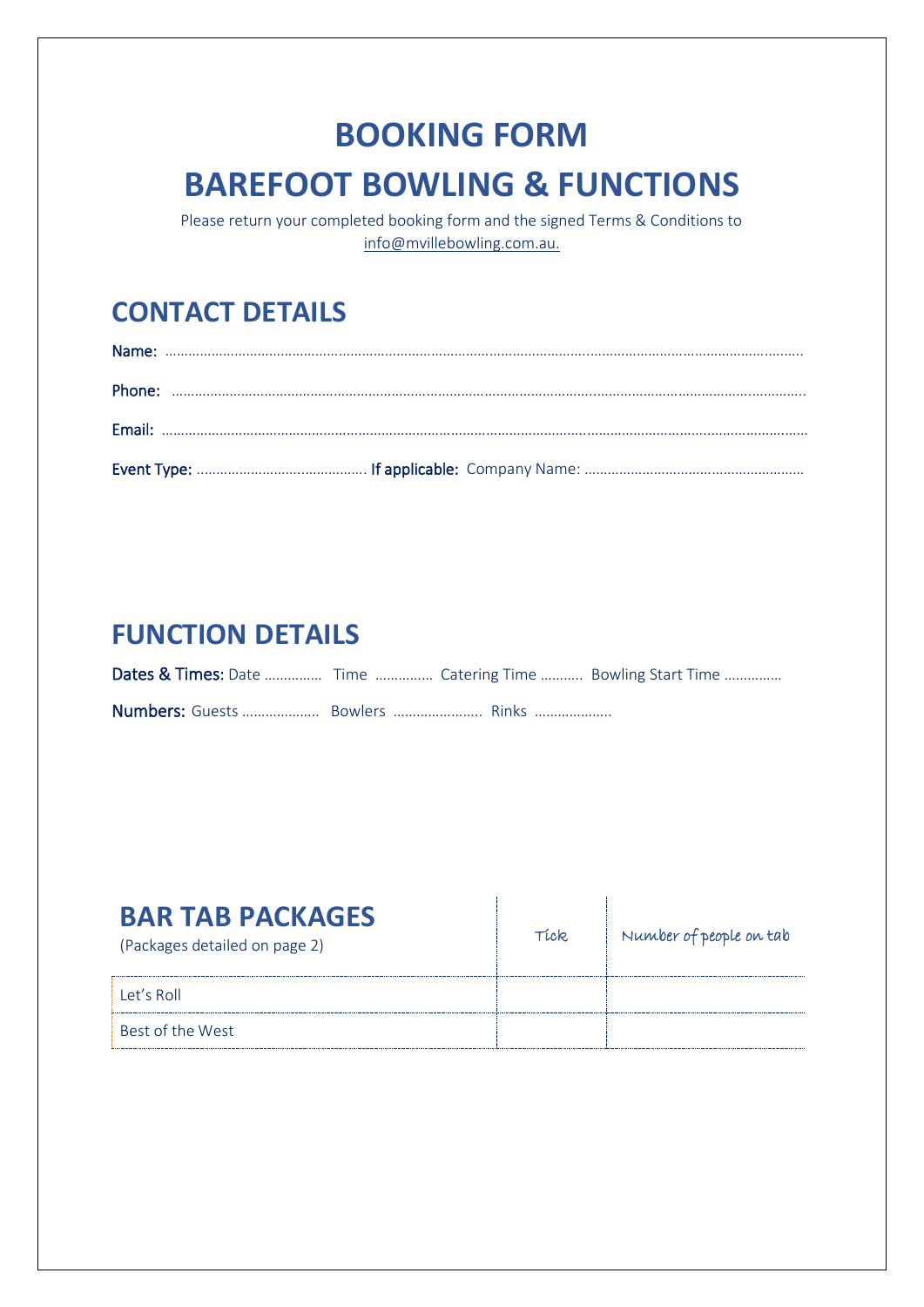## **BAR TAB PACKAGES**

Our bar tab packages offer 3 hours of unlimited drinks at a per-person cost in accordance with our terms and conditions. One drink per person at a time, schooners and middies of tap beer only.

Beer taps are rotational and subject to change.

*Please note that our drink packages are only applicable to whole groups.*

### **LET'S ROLL**

#### \$50 per person – 3 hours of service

### Draught beer:

- Reschs Draught
- Victoria Bitter
- Carlton Draught
- Cascade Premium Light
- Somersby Apple Cider
- Great Northern Super Crisp

#### Wine:

- Forty-Four Chardonnay
- Forty-Four Shiraz
- Forty-Four Sem-Sav Blanc

### Non Alcoholic:

- All soft drink
- All juice

### **BEST OF THE WEST**

#### \$65 per person – 3 hours of service

### Draught beer:

- All tap beer included in Let's Roll
- Grifter Pale Ale
- Grifter Serpent's Kiss
- Philter XPA
- Grifter Omen Oatmeal Stout
- Hawkes Lager
- Coopers Pale Ale

#### Packaging:

- Corona Extra
- Peroni

### Wine:

- All wine included in Let's Roll
- Bay of Stones Sauvignon Blanc
- 'The Walcott' Silkwood Pinot Noir
- Trentham Brut Piccolo

### Non Alcoholic:

- All soft drink
- All juice